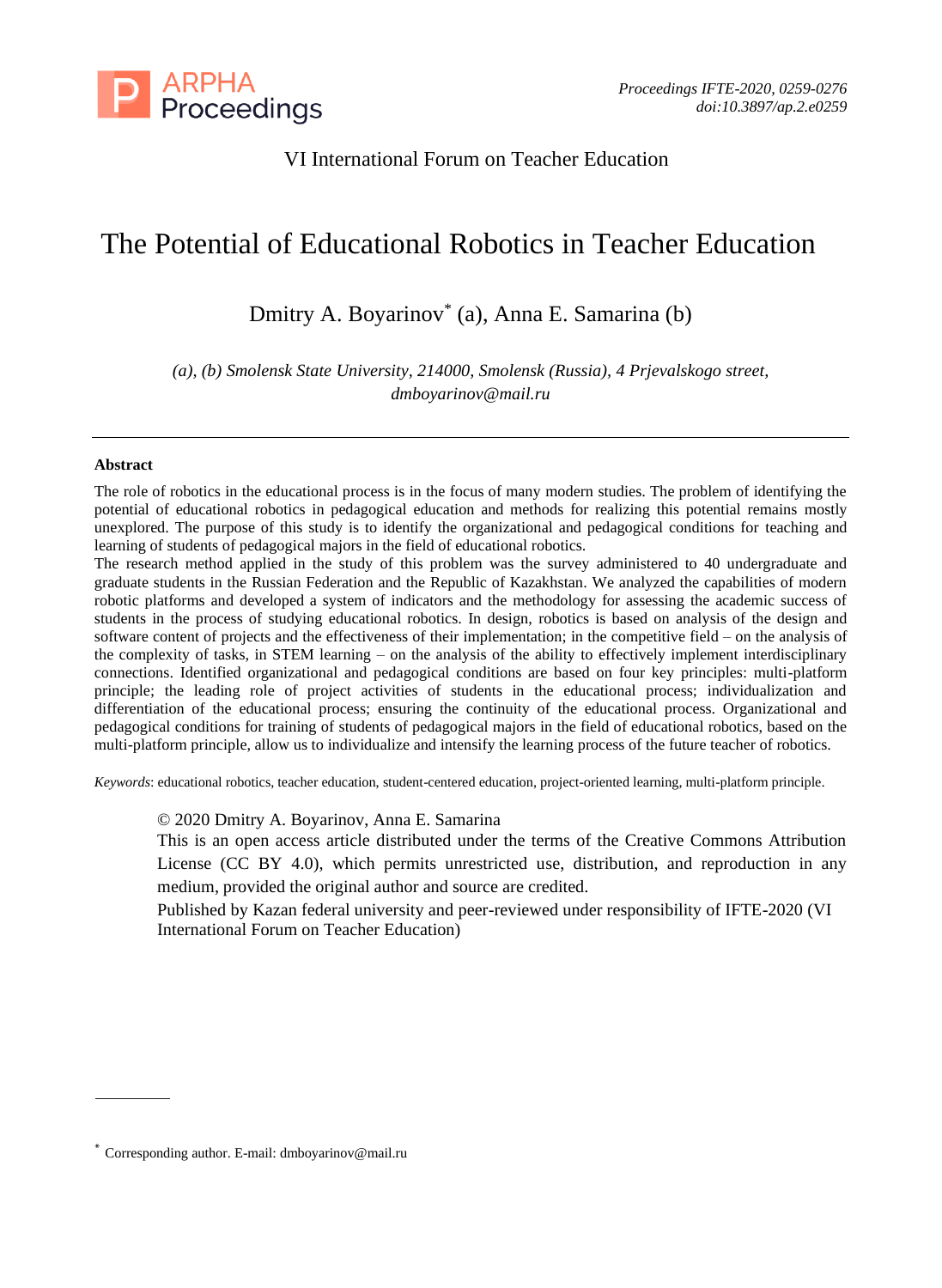#### **Introduction**

Educational robotics is a modern and effective didactic tool that organically complements the virtual learning environment. This is due to the fact that all students need fast and high-quality access to effective science, technology, engineering, and math (STEM) learning in the learning process at all levels of education. As technological advances and the resulting changes come to the education system at an astonishing rate, students "need exposure to the possibilities available to them as they work toward high school graduation, trade schools, community college, university, and/or the workforce" (Casey, Gill, Pennington, & Mireles, 2018, p. 1532-1533). Educational robotics is one of the ways of such familiarization. It provides means to reflect in the learning environment the rapid progress of information and communication technologies that permeate modern society.

### **Purpose and objectives of the study**

The purpose of this study is to identify the organizational and pedagogical conditions for the learning of students of pedagogical majors in the field of educational robotics.

# **Literature review**

The role of robotics in the educational process is in the focus of many modern studies. Different areas of educational robotics (ER) are analyzed:

1) as a part of computer science devoted to the study of the fundamentals of automated device management (Casey et al., 2018);

2) as a way of teaching programming (Keane, 2019; Gagarina & Gagarin, 2019);

3) as an element of STEM learning (Clark-Wilson, 2019; Ioannou & Makridou, 2018; Gagarina & Gagarin, 2019);

4) as a sports / competitive sphere (Keane, 2019);

5) as a tool for organizing project activities (Chandrasekaran, Stojcevski, Littlefair, & Joordens, 2013; Alkhaldi, Pranata, & Athauda, 2016);

6) as a gaming (entertaining) robotics (Keane, 2019).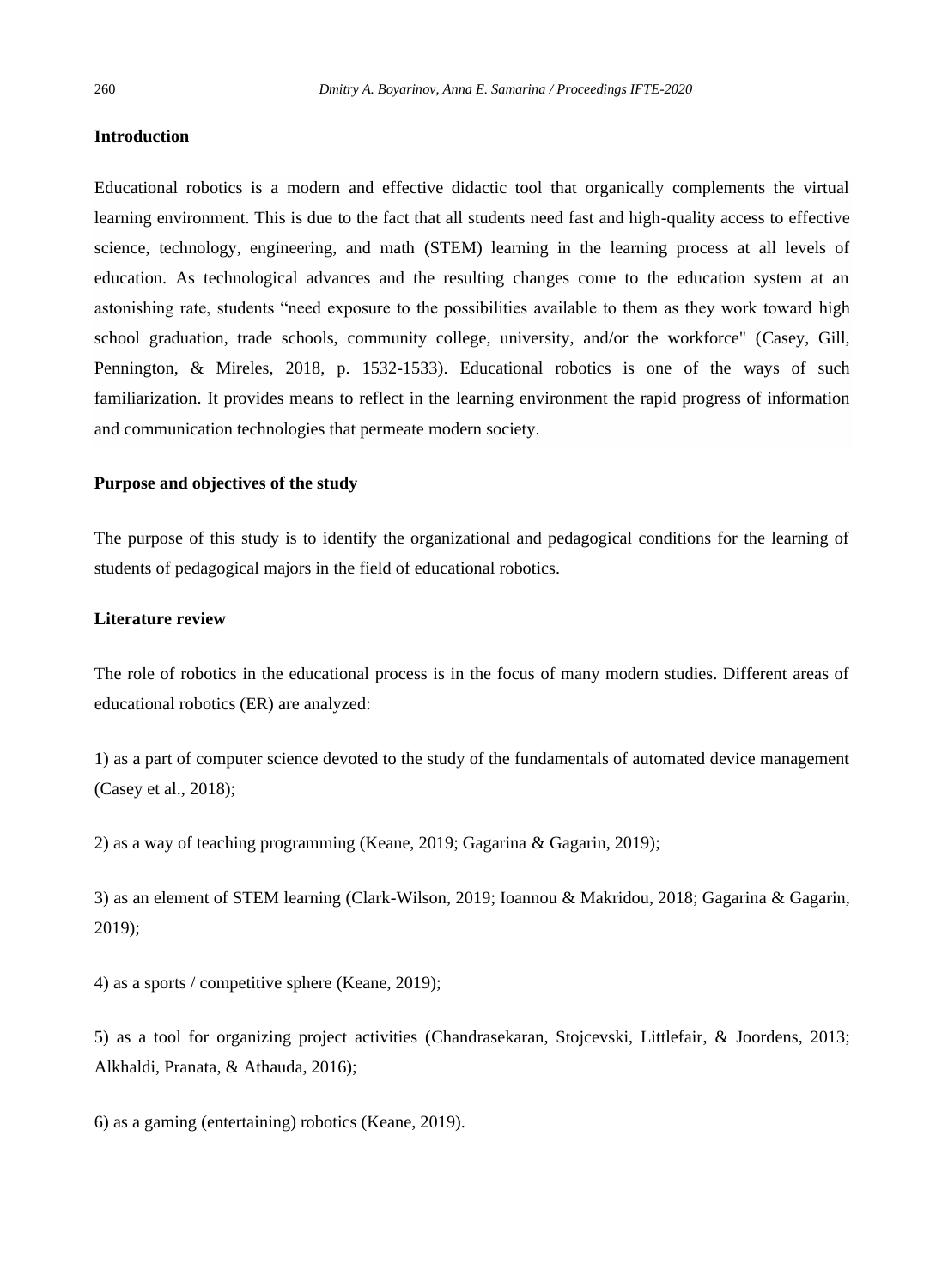Currently, there is a significant shortage of teachers in educational robotics in Russian pedagogical practice (Gagarina & Gagarin, 2019). Accordingly, the issue of learning teachers in the field of educational robotics is relevant. At the same time, the problem of identifying the potential of ER in pedagogical education and methods for realizing this potential remains not completely explored. One pedagogical study states that educational robotics "may be useful in enhancing critical thinking and problem-solving skills, in conjunction with collaboration with peers" (Casey et al., 2018, p. 1533). The authors of the study relied on the use of the Roamer® platform. In the framework of this study, the main goals of educational activity were reduced to the need to develop students' understanding of the interconnections of theoretical mathematics and program code as an applied field of knowledge. The goal was also to enable students to write program code for a robot that should perform a specific task and which other students could use in their activities (Casey et al., 2018, p. 1538). The main focus of the study Casey et al. was aimed at bridging the digital divide. This study was applied primarily to students whose first language is other than English and students from underserved populations.

A study by Keane (2019) highlighted a wide range of possible areas of application of robotics in education. In this study, three main areas can be distinguished:

- 1) Educational robotics as a way of teaching programming, and, more broadly, STEM education. Keane notes in this context that the widespread educational robotics in the practice of educational organizations is caused primarily by a growing interest in STEM subjects (science, technology, engineering, and mathematics) (Keane, 2019, p. 7). At the same time, the use of this technology contributes to the formation of students' interest in the educational process, the development of critical thinking, creativity, positive educational motivation, and interest in cooperation in learning (Keane, 2019, p. 6).
- 2) Educational robotics as a sports / competitive field. Currently, there are two large international organizations that hold regular international competitions in robotics: FIRST and VEX (Keane, 2019, p. 2). In particular, the FIRST mission is "To transform our culture by creating a world where science and technology are celebrated and where young people dream of becoming science and technology leaders" (Keane, 2019, p. 2-3).
- 3) Educational robotics as a game (entertaining) robotics. Keane notes that some of the robots used in the learning process are a cross between a toy and a didactic tool (Keane, 2019, p. 6).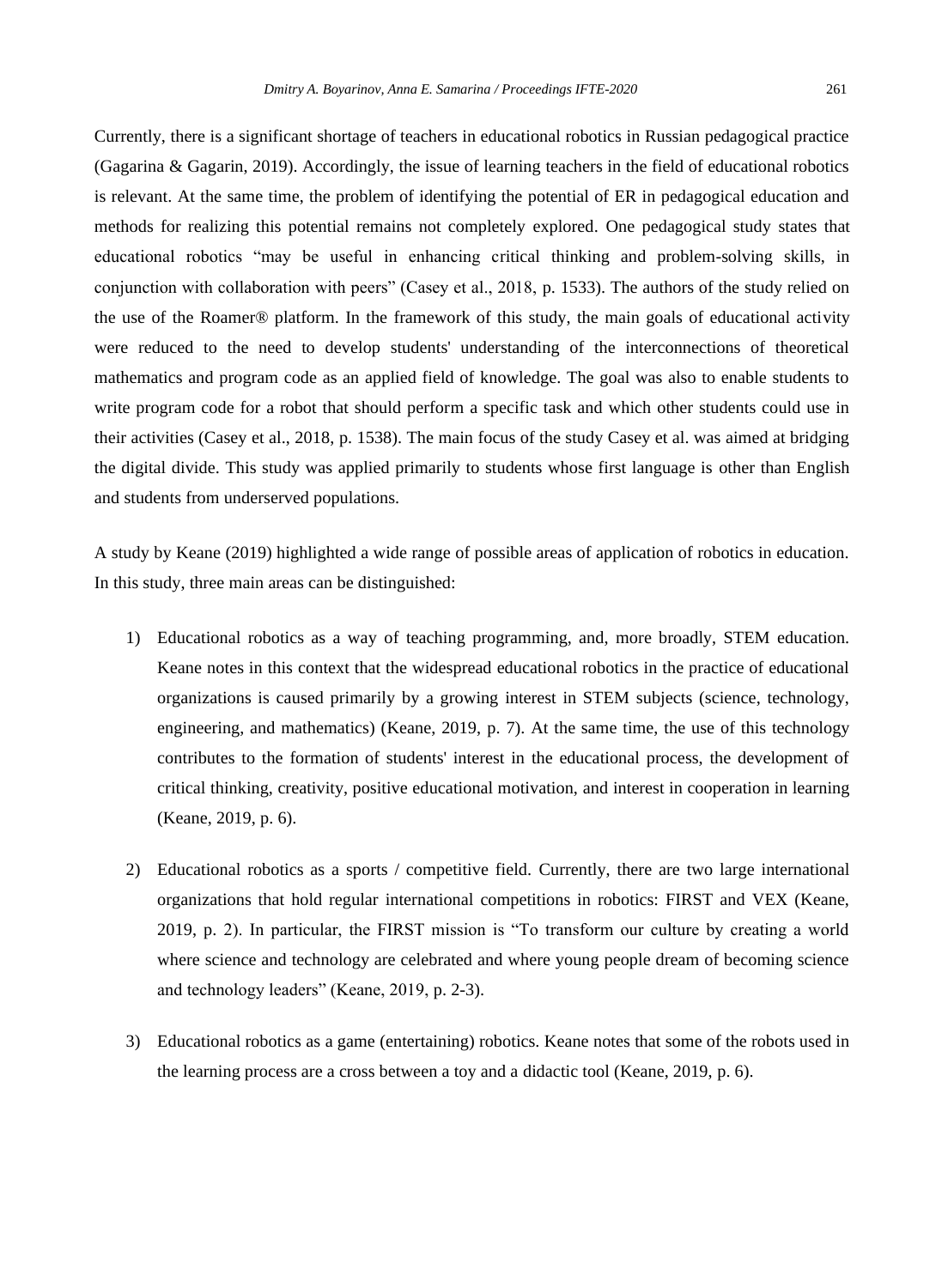In a study by Clark-Wilson (2019), educational robots were also considered primarily as an element of STEM education. In general, according to Clark-Wilson (2019), robotics plays a significant role in the formation of "a mathematical environment within which to explore, express, and communicate mathematical ideas" (Clark-Wilson, 2019, p. 2). Clark-Wilson (2019) also pays particular attention to the need for teachers to be prepared to use technology within mathematics teaching (Clark-Wilson, 2019, p. 7). As the main training tools, he considers Massive open online courses (MOOCs) and the use of compulsory or elective courses, which are an organic part of teacher education and focused on the use of modern technologies in education.

In a study by Ioannou and Makridou (2018), educational robotics was considered as an element of STEM education with a focus on student-centered education and the development of computational thinking. Moreover, educational robotics primarily acts as "a useful supporting tool for the development of cognitive skills, including Computational Thinking (CT), for students of all ages" (Ioannou & Makridou, 2018, p. 2531). In general, Ioannou & Makridou (2018) evaluate the potential of educational robotics in education very highly, as a necessary tool that allows students to gain experience in interacting with a specific object in the process of knowledge construction (Ioannou & Makridou, 2018, p. 2532). The reason for this conclusion is the well-known thesis of constructionism learning theory "one gains knowledge while interacting with physical artifacts and being an active learner using technologies" (Ioannou & Makridou, 2018, p. 2535). These authors note the significant stability, the invariability of the roles of the teacher and students in all the various learning scenarios using educational robotics. A teacher in such conditions invariably acts as a facilitator: "The instructor typically assumed the role of a facilitator of the knowledge and provided support for technical issues" (Ioannou & Makridou, 2018, pp. 2537-2538). Students actively interact with robotic platforms and thereby form their knowledge on an activity basis. In all such scenarios, a "student-centered, constructivist learning environment" is formed (Ioannou & Makridou, 2018, p. 2538).

Ioannou & Makridou (2018) emphasized that it is very difficult to assess the level of the practical usefulness of certain robotic platforms for solving certain didactic problems (Ioannou & Makridou, 2018, p. 2538). A very important conclusion made in this study and fully shared by us is the need to create a repository of robotic platforms, which is "A compilation of a database with all available platforms, capabilities, pros/cons, etc." (Ioannou & Makridou, 2018, p. 2541).

In a study by Alkhaldi et al. (2016) educational robots are considered as a tool for organizing project activities in the context of Web-based learning environments and the use of various online learning tools (Alkhaldi et al., 2016, p. 330).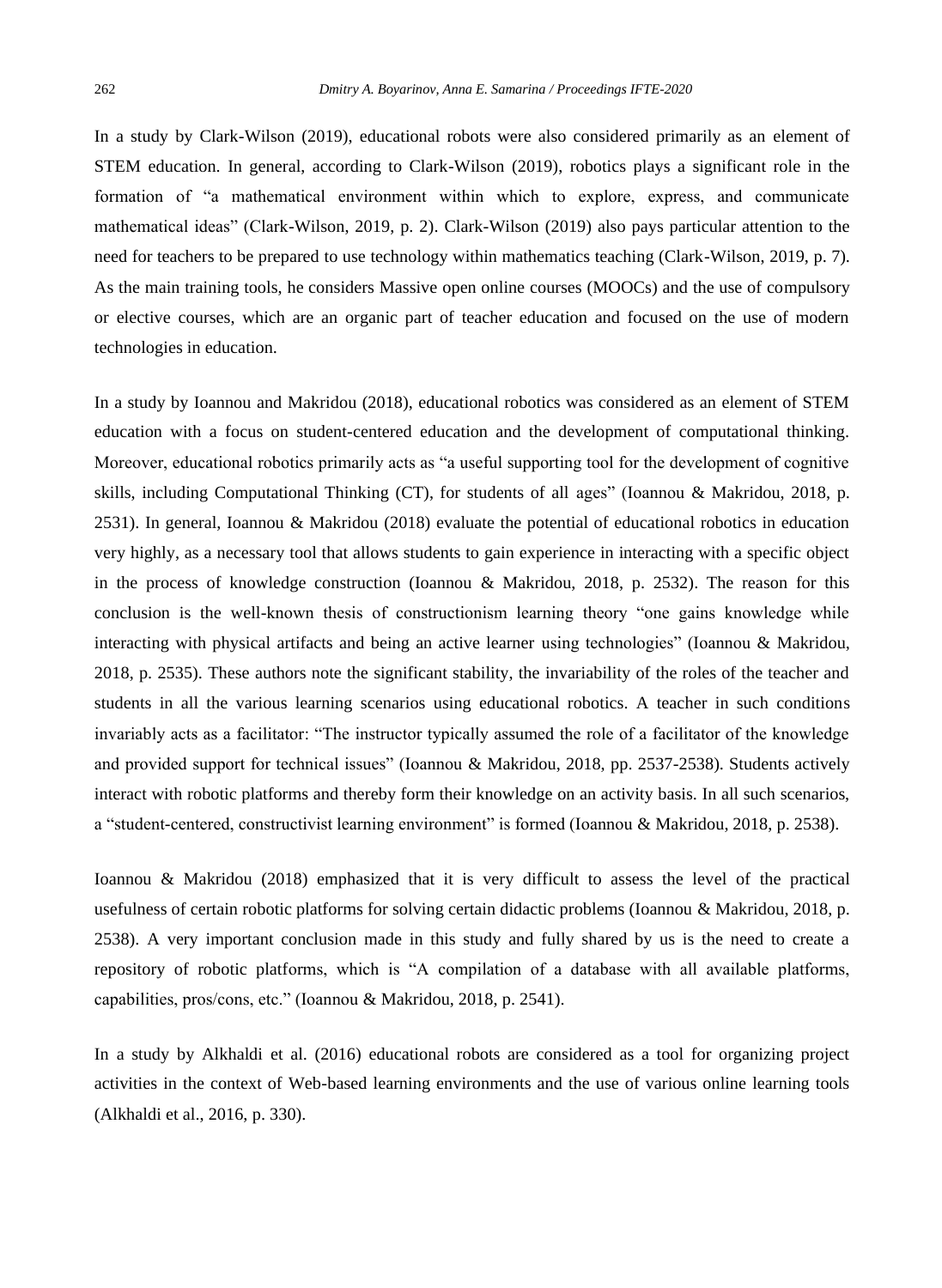These researchers place educational robots in the context of the concepts of "Remote Laboratory" and "Virtual Laboratory". Remote Laboratory is characterized by the physical distance of the experimenter from the experiment. This situation occurs, for example, when students remotely move robots in the laboratory (Alkhaldi et al., 2016, p. 330). Virtual (Simulated) Laboratory is based on software tools that create a simulation of laboratory devices that students can access. As noted by Alkhaldi et al. (2016), virtual and remote laboratories for programming robots, currently is one of the most popular methods for the practical use of educational robotics (Alkhaldi et al., 2016, p. 332).

A significant advantage of using educational robotics is the ability to integrate with learning management systems and organization of group work forms (Alkhaldi et al., 2016, p. 344). Another positive factor is the possibility of creating an experimental environment that allows emphasizing the pedagogical goal of the experiment while abstracting students from distracting difficulties that may arise in a real experiment (Alkhaldi et al., 2016, p. 344).

In a study by Chandrasekaran et al. (2013), educational robots were considered as a tool for organizing project activities in the framework of the design-based learning environment (Chandrasekaran et al., 2013, 1109). The ultimate goal of their use in the educational process is to create a "constructive learning environment in which students are able to integrate sustainable design into engineering" (Chandrasekaran et al., 2013, 1110). According to Chandrasekaran et al. (2013), ideas of Project-Oriented Design-Based Learning (PODBL) will be implemented within the framework of such a learning environment. The authors define PODBL as "a method or a framework, which will balance the teaching and learning by incorporating design, creativity, innovation and communication skills in the engineering curriculum" (Chandrasekaran et al., 2013, 1111). These researchers highlighted the advantages of teamwork in design-based learning (Chandrasekaran et al., 2013, p. 1116). The conclusion about the special relevance of group forms of educational activity in the context of the use of educational robotics seems very promising to us. Thus, an analysis of modern research in this field allows us to conclude that, despite the high level of development of problems of educational robotics, there is currently no system of organizational and pedagogical conditions for the learning of students of pedagogical majors in the field of educational robotics.

The purpose of this study is to identify the organizational and pedagogical conditions for the learning of students of pedagogical majors in the field of educational robotics. Organizational and pedagogical conditions should include a system of principles, criteria and quality indicators for their achievement. A necessary condition for the development of such organizational and pedagogical conditions is the analysis of the didactic potential of relevant robotics platforms in relation to the field of teacher education.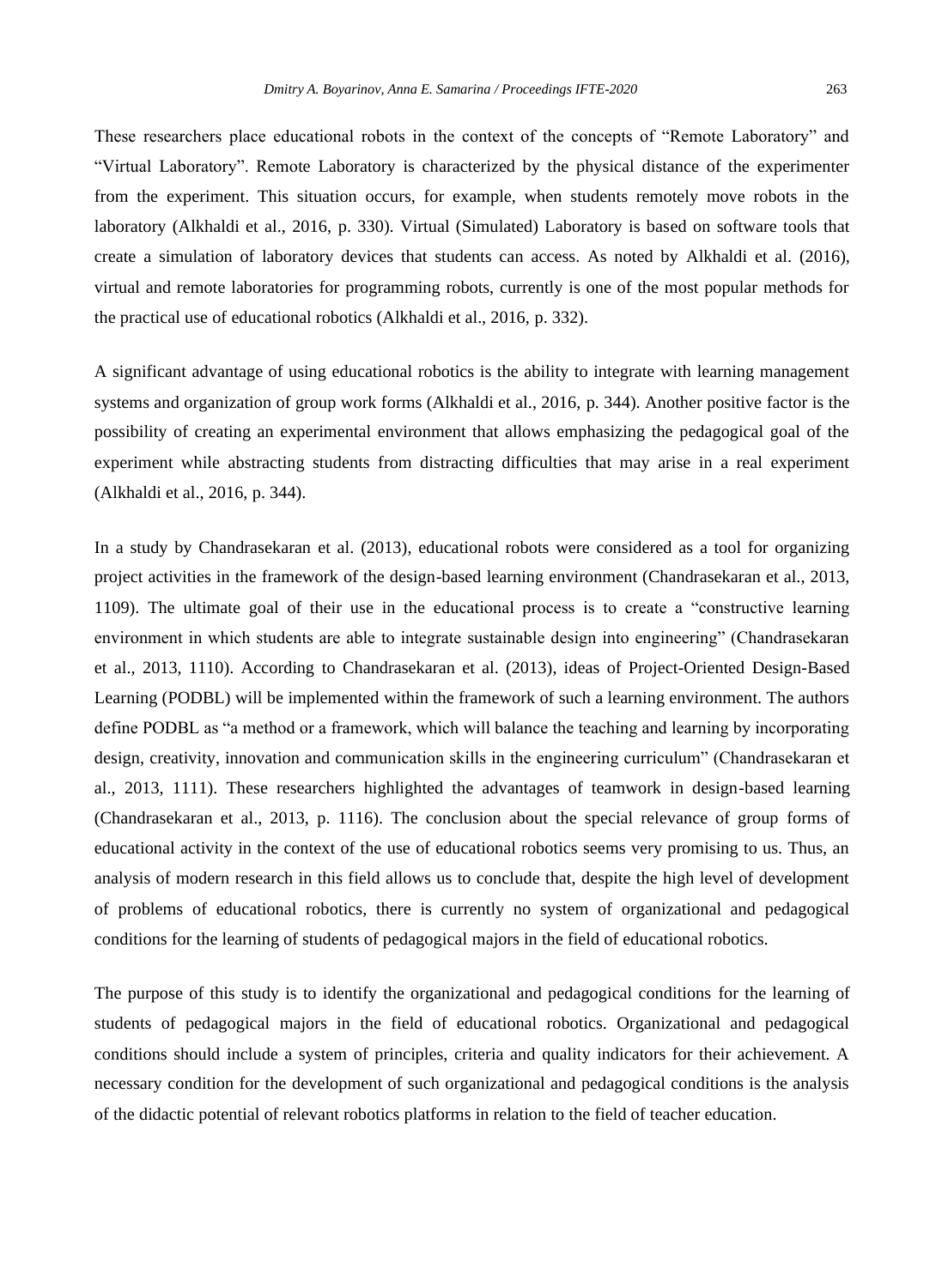#### **Methodology**

The following methods were used in the study: the study and analysis of pedagogical literature, a comparative analysis of the experience of learning robotics to students of different ages, sociological surveys and interviews of students and teachers. The practical part of the study was held from July 1, 2017, to December 31, 2019, with the participation of students of Smolensk State University (Smolensk, Russian Federation) and Arkalyk State Pedagogical Institute (Arkalyk, Republic of Kazakhstan) in the educational program "Pedagogical Education" ("Mathematics", "Physics" and "Computer Science" programs). In total, the study involved 40 people.

#### **Results**

In the theoretical part of our study, we identify the system of organizational and pedagogical conditions for the learning of students of pedagogical majors in the field of educational robotics.

Organizational and pedagogical conditions are based on four key points:

- 1) Implementation of the multi-platform principle, according to which learning should be implemented using a variety of robotic platforms, and students should develop competencies in analyzing the didactic properties of the platforms and choosing the platform in accordance with the learning objectives.
- 2) Ensuring the continuity of the educational process, including the transition from one platform to another.
- 3) The leading role of project activities of students in the educational process.

An important competency is the ability to work on a project to create a model or prototype of a robotic device. During the work on the STEM project, students choose a significant practical task, then they can use knowledge from different subject areas - physics, technologies, math, design, programming. Students must set a goal and determine the objectives of the project, outline the stages of implementation, complete the assembly and constructive basis, write and debug the program, and present the project in public. Work can take place in group form, which allows the formation of soft skills, the ability to collaborate, distribute roles, communicate. Work on the project develops the engineering thinking of students.

4) Individualization and differentiation of the educational process.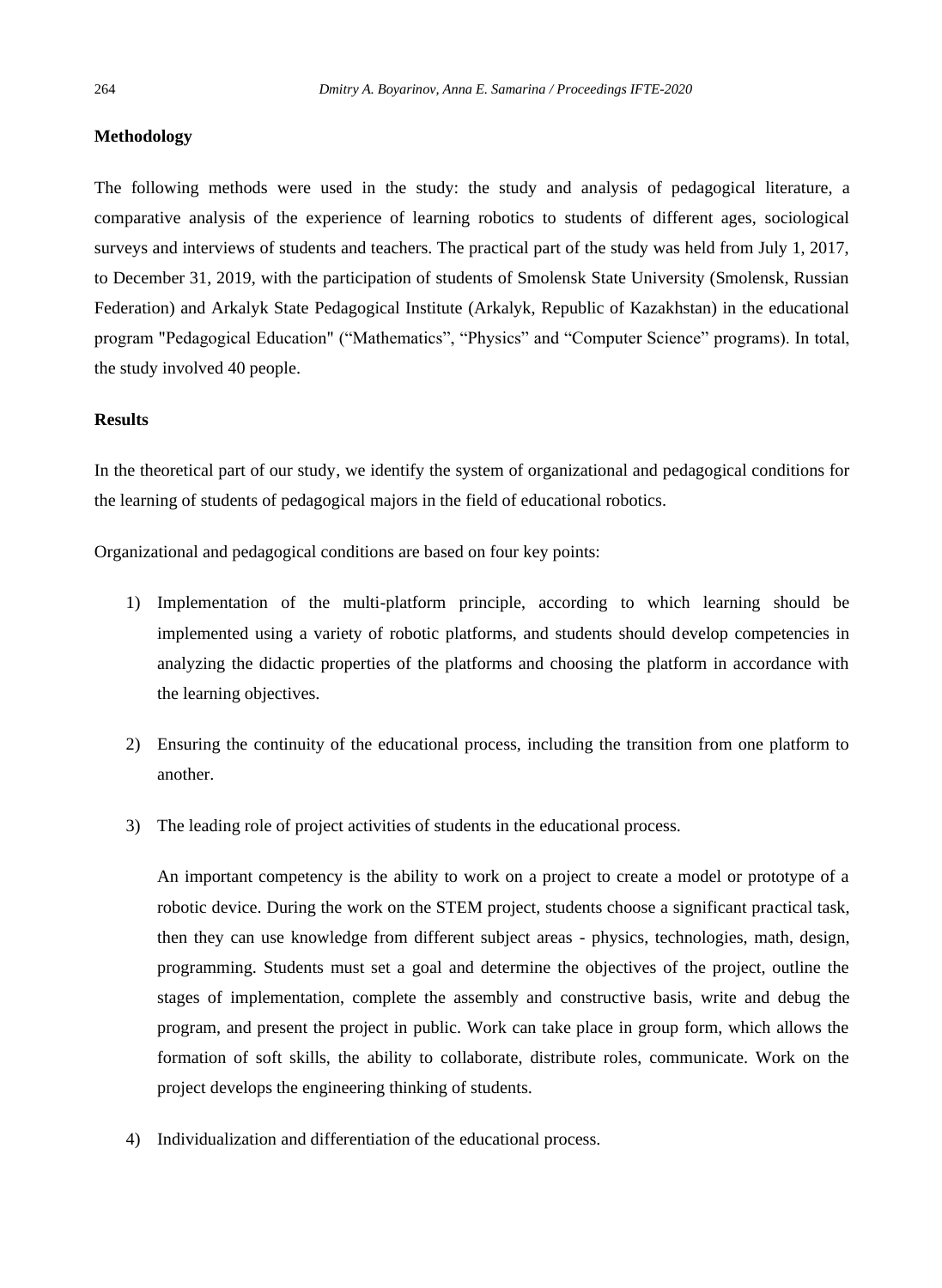We also developed a system of indicators and a methodology for assessing the academic success of students in the process of studying ER based on an analysis of the development of creative and engineering skills. In design robotics it is based on analysis of the design and software content of projects, the effectiveness of their implementation, in the competitive field - on the analysis of the complexity of tasks, in STEM learning - on the analysis of the ability to effectively implement interdisciplinary connections.

We distinguish the following criteria:

- 1) The quality of the learning project.
- 2) The quality of the implementation of the project.
- 3) The complexity of the educational task solved within the project.
- 4) The level of interdisciplinary connections implemented in the course of the completion of the project.

We offer a system of performance indicators that meet each of the four criteria:

- 1) The main performance indicators for the first criterion are expert assessments of the quality of the project, given by the tutor and the learning group in which the project was completed.
- 2) Among the performance indicators for the second criterion, we propose to distinguish quantitative and qualitative. Quantitative indicators include the degree to which the completed educational project meets the requirements presented by the tutor to it at the stage of setting the task. Qualitative indicators include the level of coordination of actions of team members in the process of implementing collective forms of work in making the project and the level of subjective satisfaction with the result of each student.
- 3) The indicator of effectiveness according to the third criterion is a quantitative characteristic that describes the complexity of the solved educational task. Such a characteristic can be obtained, for example, based on an analysis of the structure of the formal model of this task.
- 4) The performance indicator according to the fourth criterion is a quantitative characteristic, which is the share of interdisciplinary information in the total amount of scientific/educational information contained in the project.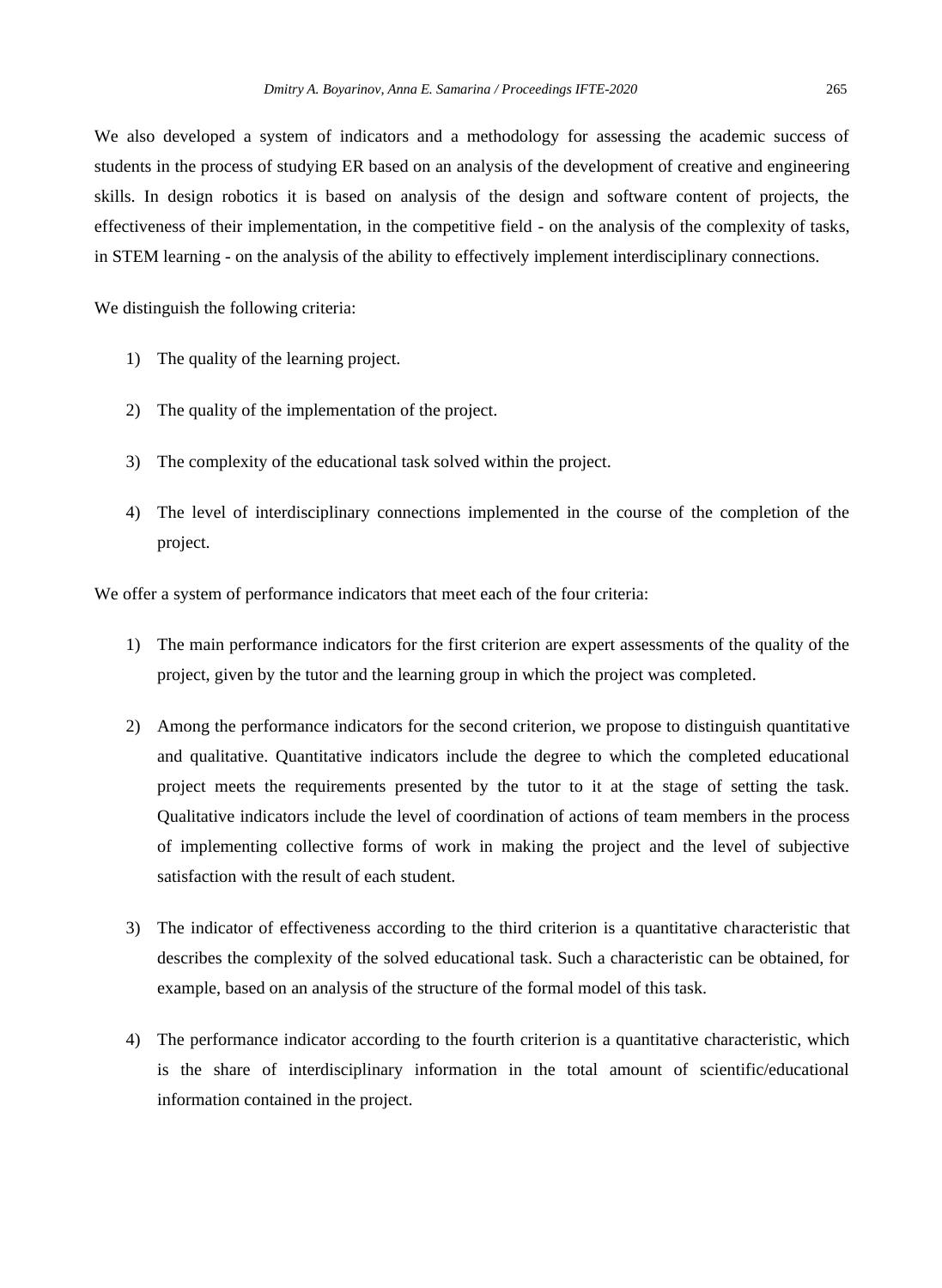The learning course created in accordance with the developed theoretical principles on the material of the discipline "Fundamentals of Robotics" was used in teaching undergraduate students, the course "Educational Robotics" - in teaching graduate students. In the course of the students' reflection on the experience of teaching the basics of robotics and its educational aspects, qualitative results were obtained that are consistent with the described theoretical provisions.

The main factor of the effectiveness of teaching ER is the study of various robotic platforms, a comparison of the characteristics of hardware and software, the identification of similarities, which allows us to develop common patterns in teaching and the identification of differences, allowing us to organize training for different levels and for different purposes.

For example, when comparing the Lego Mindstorms and Arduino platforms, students noted a commonality of the principles of programming and design, and differences - the preferred applicability of the former to teaching schoolchildren, and the latter to students of high school.

In the experimental part of our study, students studied the basics of robotics and its application in the educational process based on Robotic sets ROBBO (Scratchduino), Arduino, Lego Mindstorms.

For execution, tasks of five different types were proposed:

- 1) Learning the basics of programming in visual and textual environments (Robolab for Lego Mindstorms, Scratch and Arduino IDE for ROBBO and Arduino).
- 2) The solution of tasks in a game form, such as control of moving wheeled robots, virtual objects in a software environment.
- 3) The solution of standard tasks of competitive robotics movement along the line, identification of obstacles, etc. based on ROBBO and Lego Mindstorms devices.
- 4) Studying the basics of electrical engineering and the assembly of electronic circuits based on Arduino and programming standard models of real electrical devices.
- 5) Creation of student's own technical projects using additional structural elements and materials based on Arduino.

At the end of the assignment, students were asked to answer the questionnaire about the results.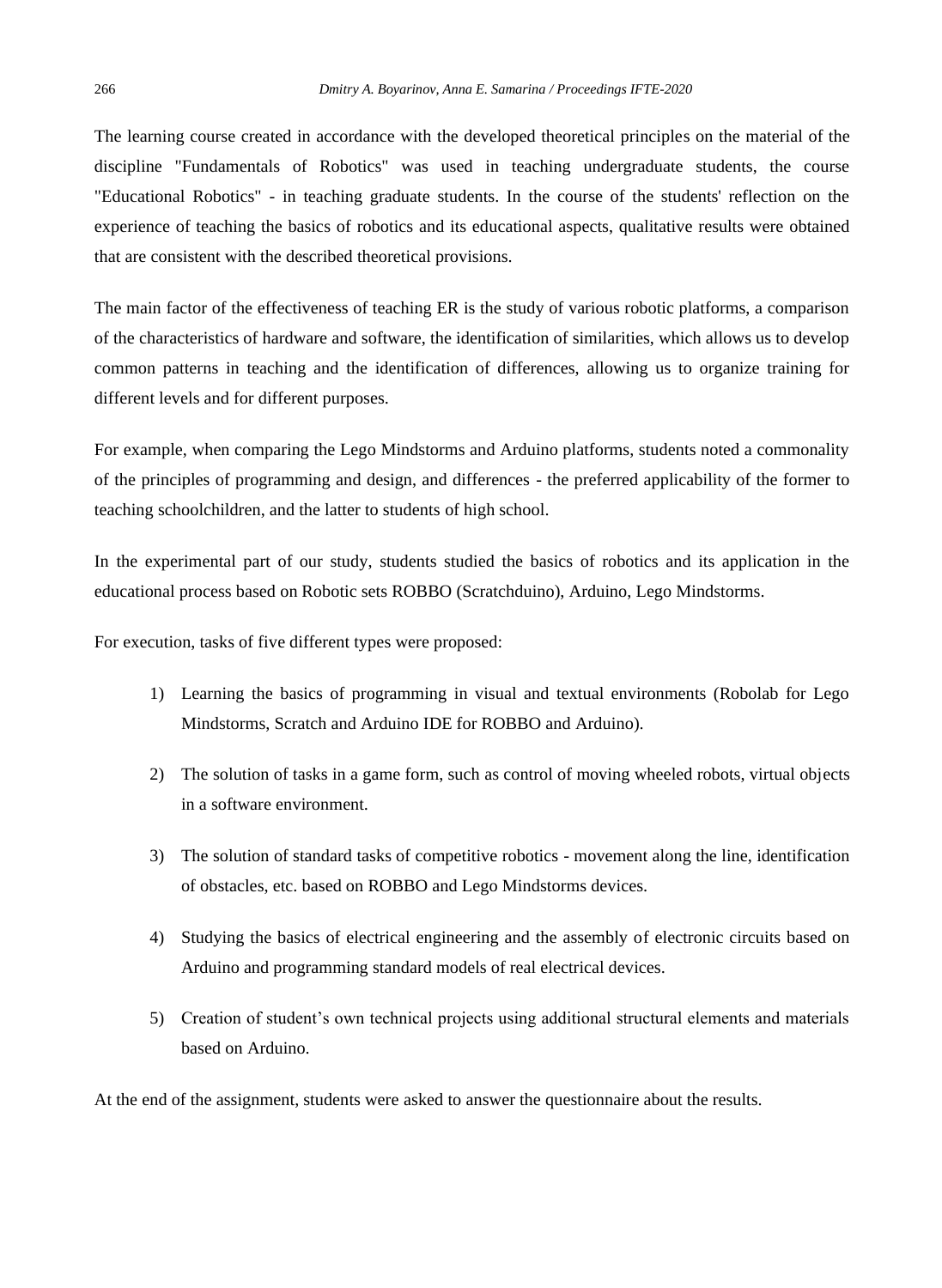During practical classes in robotics, 2nd-year students of the educational program "Pedagogical Education" ("Mathematics and Informatics", "Physics and Informatics" programs) studied working with educational robotic designers based on Arduino and Lego Mindstorms using visual and textual programming environments. According to the results of the practice, students answered the questionnaire.

The vast majority of students did not meet before classes or only heard about robotics (54.9% and 36.4%, respectively), only 9.1% had previously worked in robotics.



Figure 1. Level of the familiarization with ER of Smolensk State University students

On the question of preferences, the opinions of the respondents were divided: 81.9% - Arduino, 18.2% - Lego Mindstorms.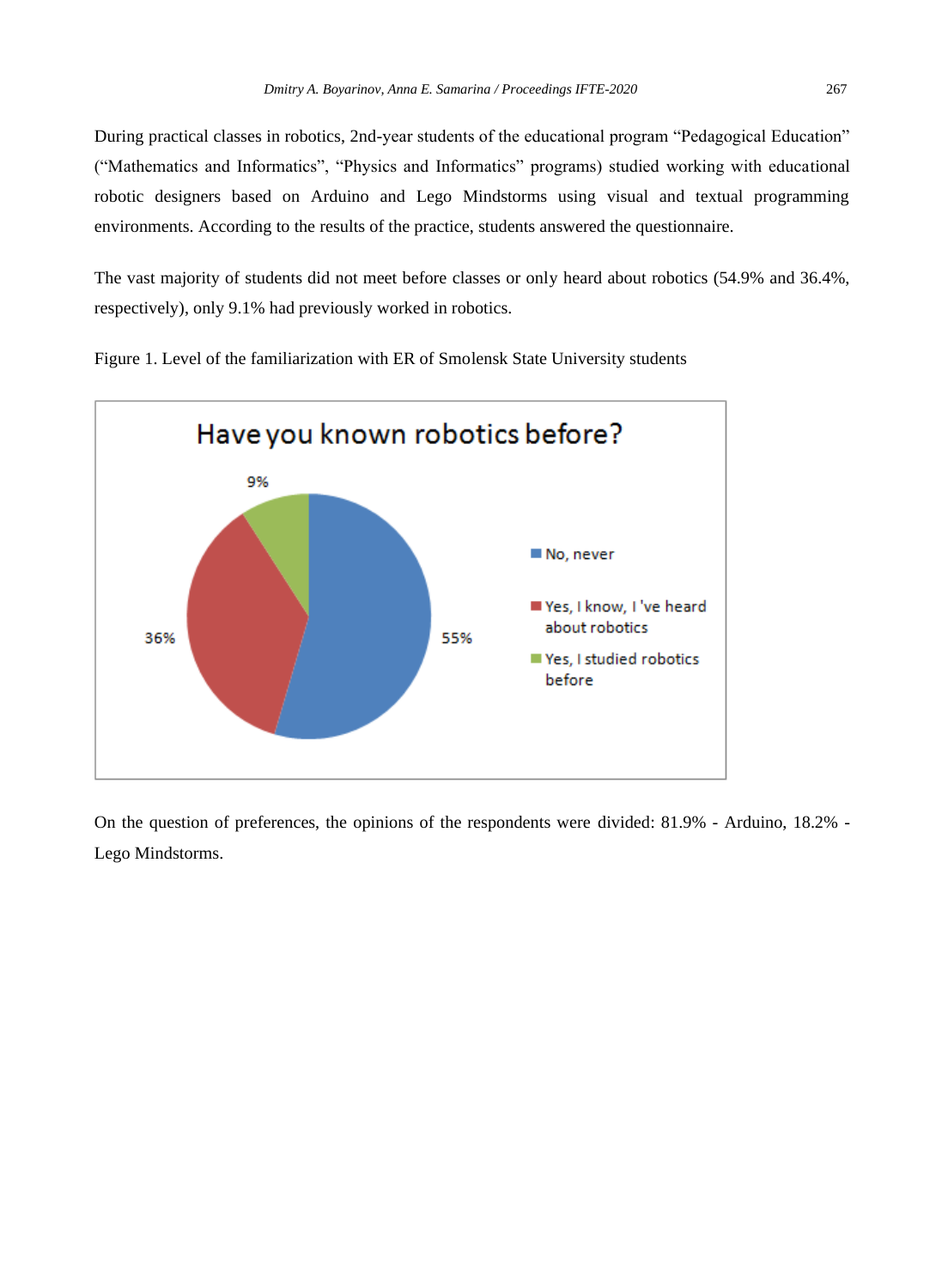

# Figure 2. Rating of capabilities of Lego Mindstorms constructor

Figure 3. Rating of capabilities of Arduino based constructor



According to the obtained results, students found working with an Arduino-based designer a little more complicated than Lego Mindstorms, although both sets did not cause many difficulties.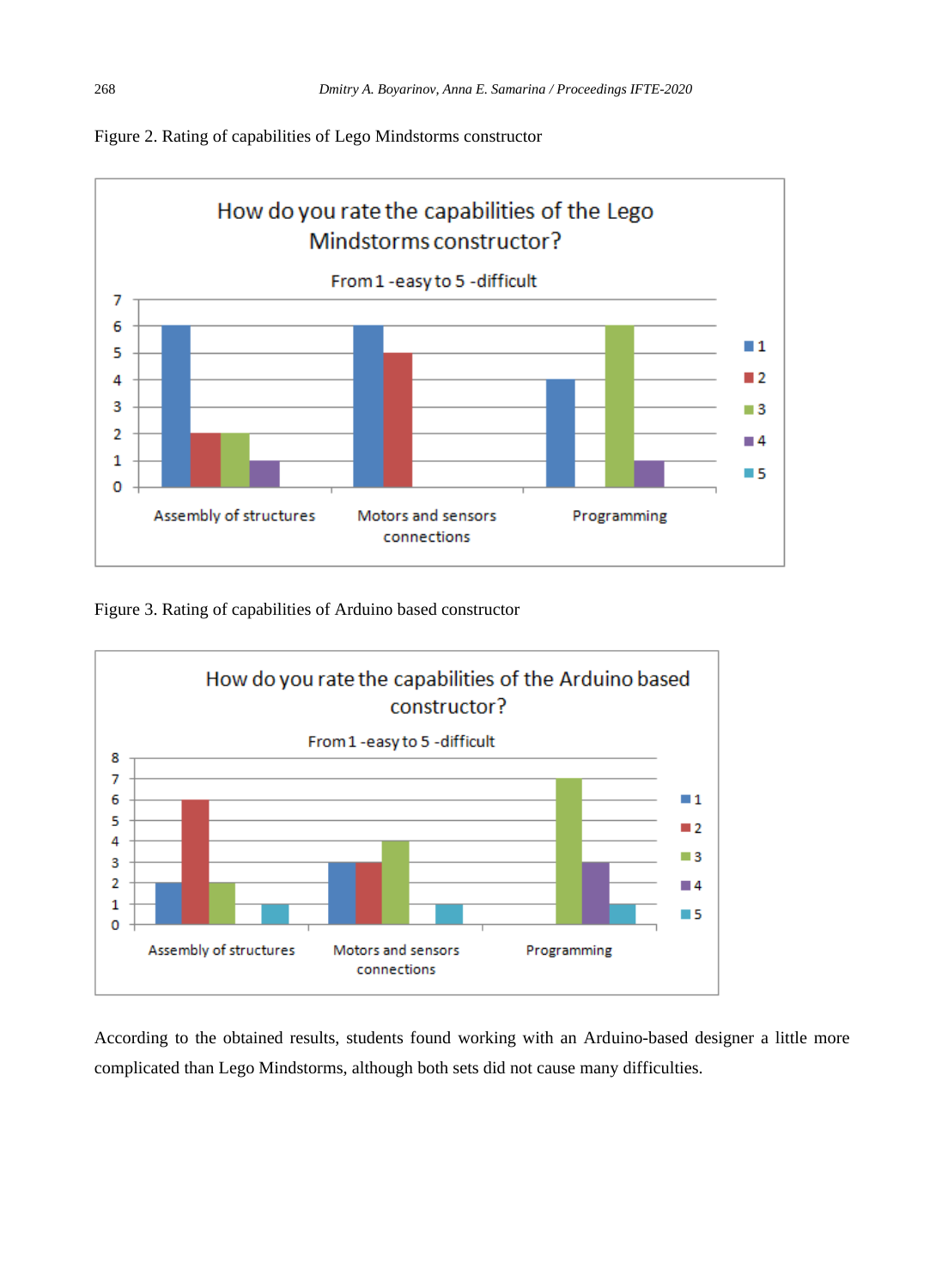



When answering a question about difficulties in working with robotic platforms, 63% of the respondents noted some difficulties in programming for Arduino in a text environment, only 27.3% had difficulty visual programming for Lego Mindstorms, and 9.1% had difficulty assembling structures for robots on Lego.

Students also noted in the reviews that both platforms (Lego Mindstorms and Arduino) have a common programming principle, the same sequence of work with projects (first assembly, then programming), suitable for different age groups. According to respondents, Lego Mindstorms equipment has a greater emphasis on design and is more suitable for teaching schoolchildren of younger and middle age, and Arduino - for college students and high school students, as it is somewhat more complex and has more features and expandability due to additional electronic components that are not available in Lego Mindstorms. Thus, the study of robotics using different platforms allowed students to understand the general principles of ER, as well as to identify didactic opportunities for use them in teaching different age categories of learners and to solve different educational tasks.

During the studying on educational robotics of the Arkalyk State Pedagogical Institute (Arkalyk, Republic of Kazakhstan), students studied the capabilities of Arduino-based robotic equipment using Scratch / mBlock and Arduino IDE software.

The survey involved 2-nd and 3-rd year students of the educational program "Pedagogical education" ("Mathematics", "Physics" and "Computer Science" programs).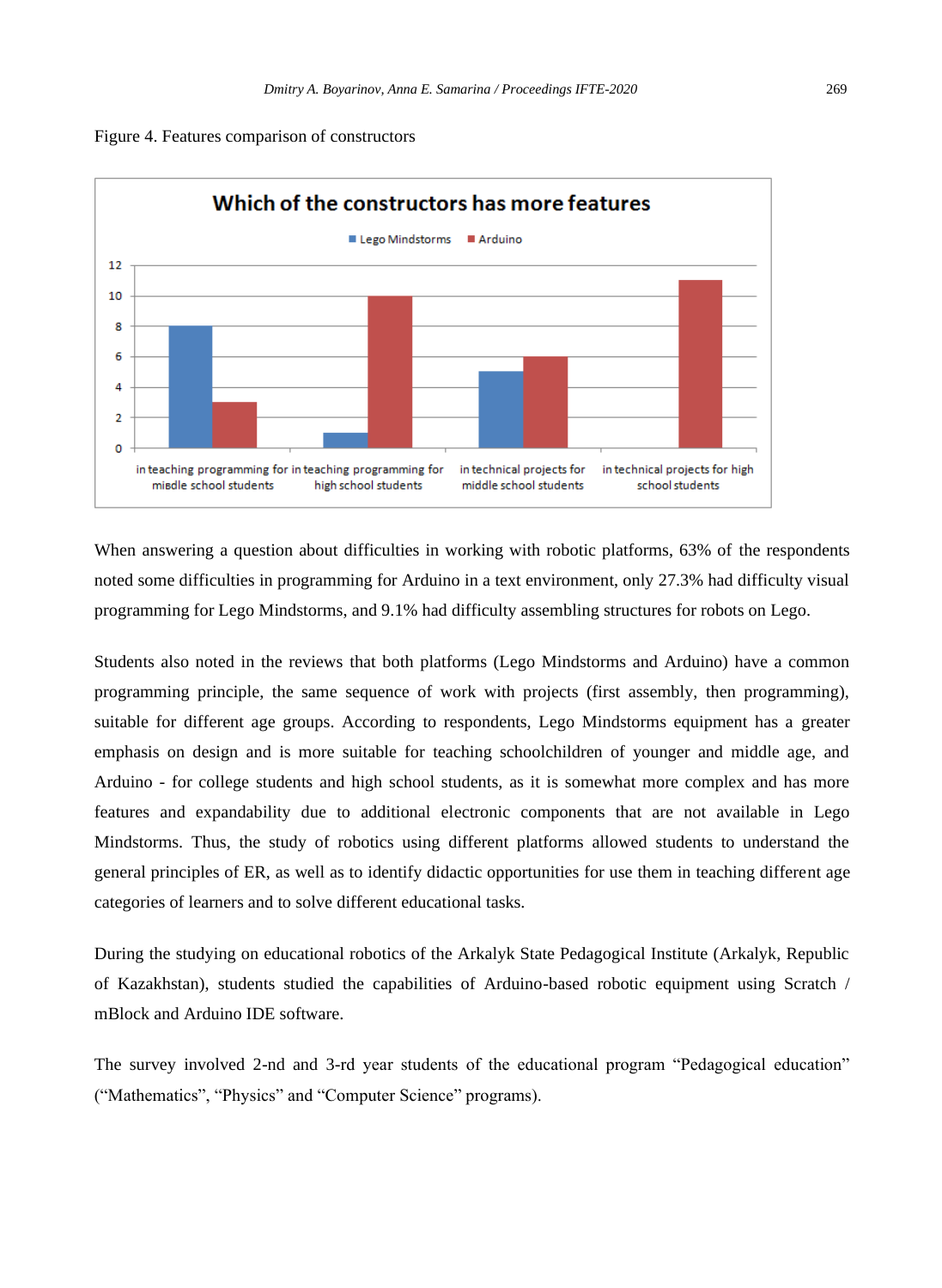Students were also practically untrained in ER: before the participation in the experiment, only 8.3% had been engaged in robotics before, and the vast majority were not familiar or only heard about it (33.3% and 58.3%, respectively).

Figure 5. Level of the familiarization with ER of Arkalyk State Pedagogical Institute students



Familiarity with the basics of robotics on Scratch / mBlock and Arduino left a positive impression in 100% of respondents.

When asked about the capabilities of the Arduino-based designer for assembly and programming, opinions were divided as follows.

Figure 6. Rating of capabilities of Arduino based constructor

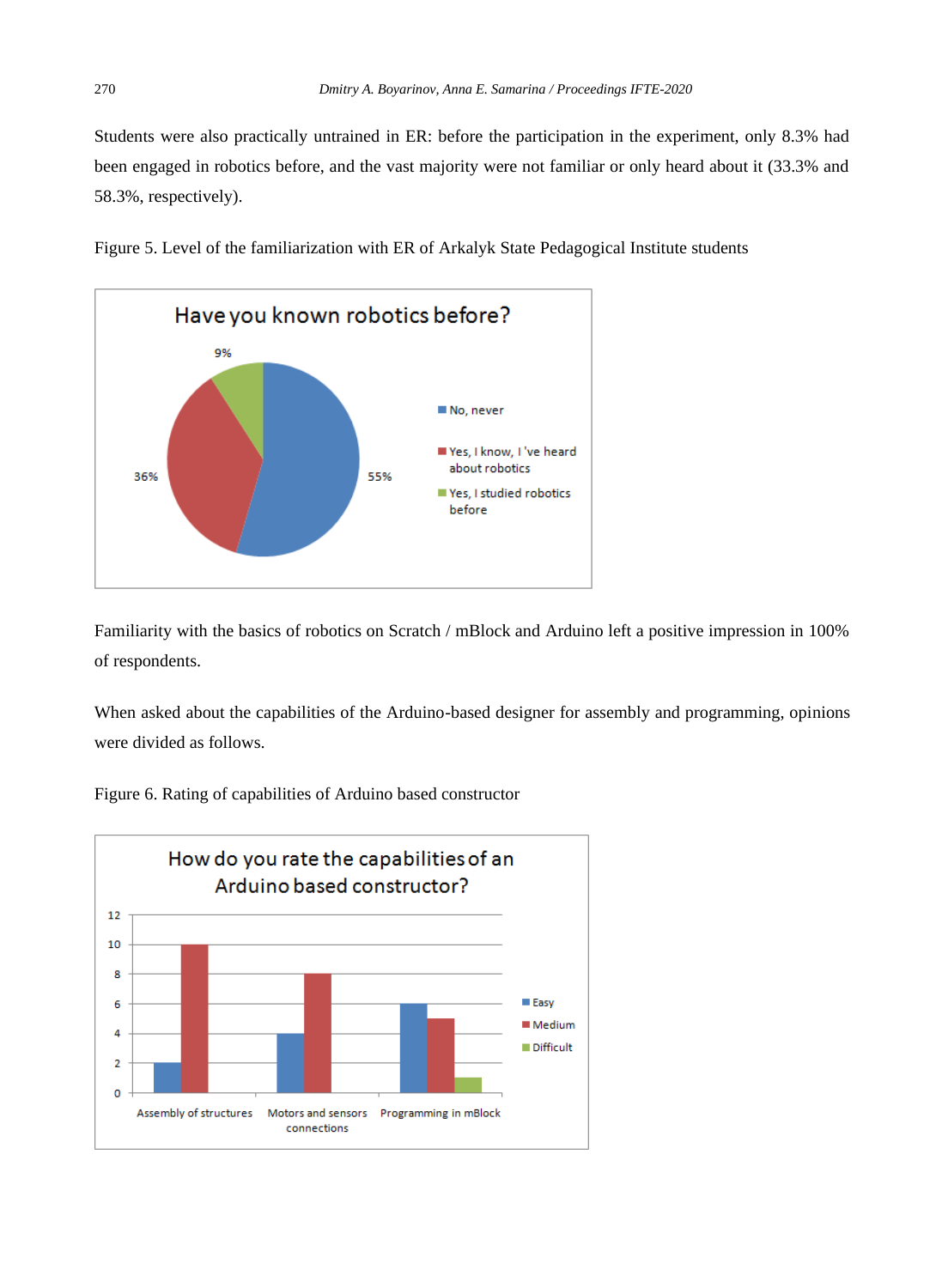In the question of difficulties in work, the answers were distributed as follows.





Comparing the results of the survey of Russian and Kazakh students about the results of learning ER, we can note some general trends:

- 1) Approximately the same initial level of familiarization with ER of students.
- 2) A generally positive attitude towards educational robotics.
- 3) Approximately the same level successes and difficulties in programming and assembling structures.
- 4) The language of instructions turned out to be an additional significant negative factor for Kazakh students.

In 2017 and 2018, classes in educational robotics were held with master students of the educational program "Pedagogical Education" ("Information Technologies in Education" and "Physics and Mathematics Education" programs). In the learning process, Robotic Scratchduino kits with the RobboScratch visual programming environment and Arduino based kits with the Arduino IDE text environment were used.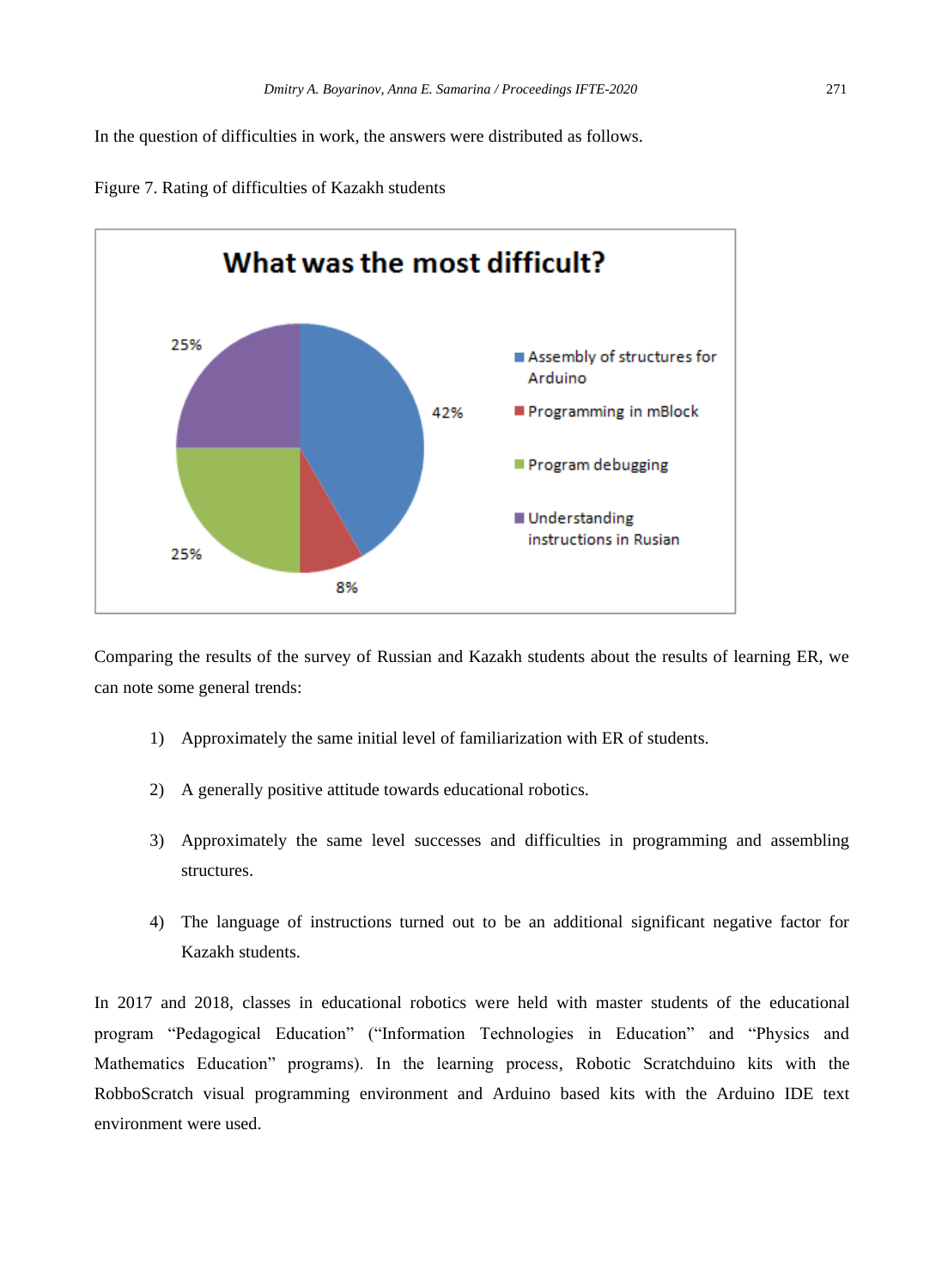During surveys and conversations in the learning process, students mentioned:

- 1) The preference for using ROBBO equipment with a visual programming environment in-game robotics for young students, for teaching programming middle-school students.
- 2) Ample opportunities to use kits based on Arduino, not only for teaching text programming to high school students but also for ensuring project activities in STEM education.

# **Discussions**

We have analyzed the capabilities of modern robotic platforms in relation to the tasks set in the research. The following features of robotic platforms were identified.

Robotic kits based on Lego Mindstorms platform are widely distributed in the international and Russian education and are actually the standard for many robotics competitions. Lego tools make it possible to create different models of robots (wheeled, tracked, walking), which allows us to study the operation of mechanisms. For programming, we use the visual block programming environment Robolab, which is proprietary software. The advantages of this platform include wide methodological support, the availability of software not only for programming but also for creating methodological and educational materials, creating design schemes using the 3D Lego Digital Designer. The shortcomings include accessibility and extensibility, limited by financial conditions, low build strength, some "childishness" of the whole platform, limited possibilities of moving to the next level - to adult programming, difficulties in constructing practical technical projects (Ovsyanitskaya, Ovsyanitsky, D.N., & Ovsyanitsky, A.D., 2014; Ovsyanitskaya, Ovsyanitsky, D.N., & Ovsyanitsky, A.D., 2015; Koposov, 2015; Filippov, 2018; Gagarina & Gagarin, 2019).

A variety of kits based on the Arduino platform take 2nd place in the distribution in Russia (Gagarina & Gagarin, 2019) due to financial availability and the use of free hardware and software. The advantages of this platform include easy extensibility due to compatibility with a huge class of electronic components, a variety of programming environments, both visual and text, allowing us to use the Arduino platform for learners of different age categories. A variety of reference materials from the user community provides all the necessary support. Among the shortcomings are often highlighted the lack of a unified program, unified approaches to use in the educational process.

It should be noted that Arduino-based kits in the process of design and construction of devices require the use of additional materials, components, and fixtures that are not included in the kit. On the one hand, this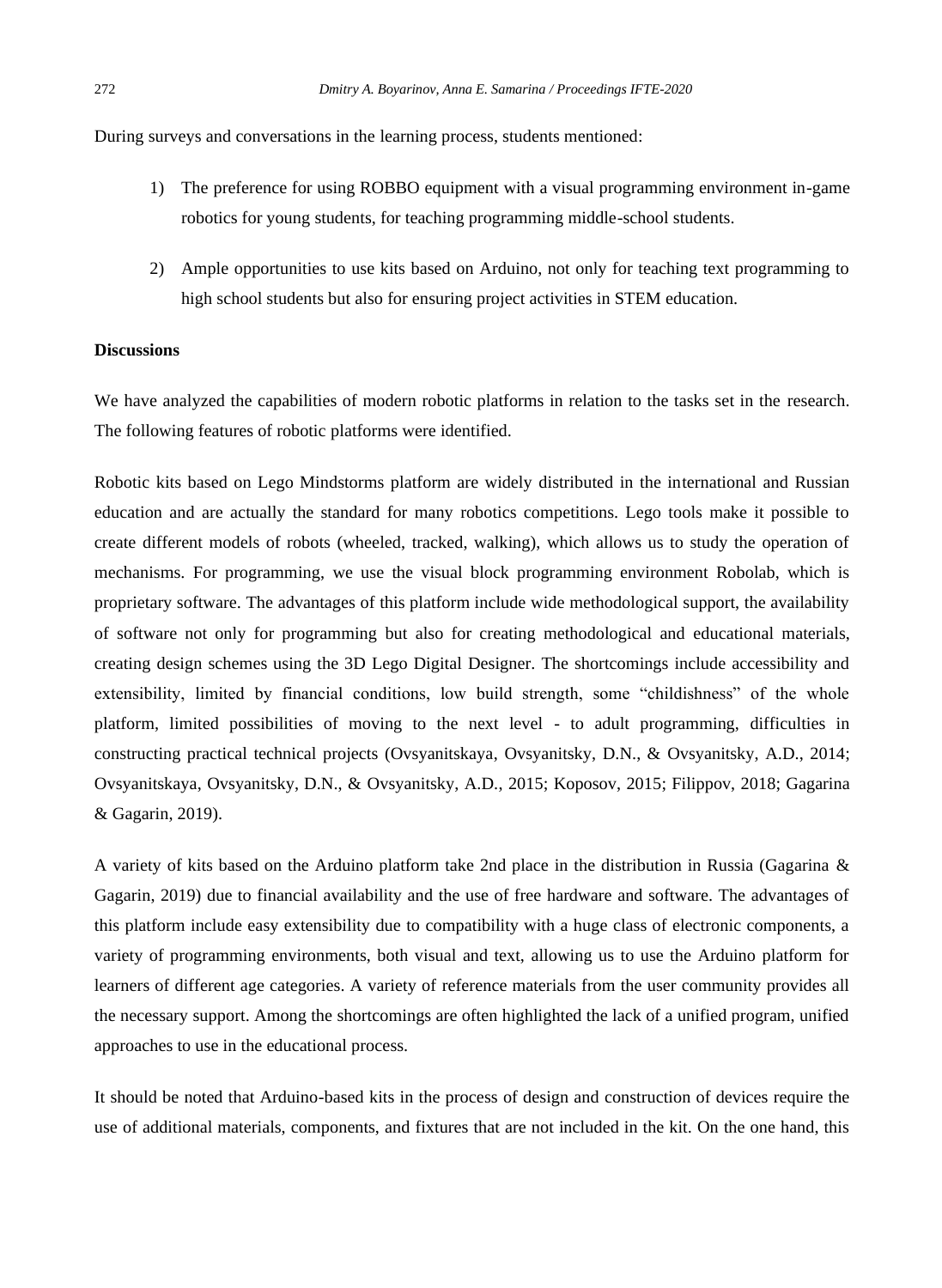is an obvious shortcoming; on the other hand, it stimulates students to develop creative and engineering thinking, knowledge about materials and how to process them. This allows the use of such kits in interdisciplinary design activities in the STEM field (Koposov, 2015).

The Russian robotic platform ROBBO (Scratchduino) includes Arduino-based kits for various purposes: for programming the movement of a wheeled robot (Roboplatform), for studying working with sensors and creating smart device projects (Laboratory), a kit for teaching the basics of circuitry based on Arduino platform. As software, free software is used – the RobboScratch visual programming environment and the Arduino IDE.

The advantages of this platform include affordable software, the availability of methodological support, a community of users for the exchange of projects and materials, providing not only entry-level game-based learning but also studying the basics of circuitry and switching to self-assembly of automated devices and programming their work as an "adult" level. The disadvantages include some fragility of kits and low prevalence in Russian education (Grigoriev & Vinnitsky, 2017; Tarapata & Samylkina, 2017).

Makeblock platform is a novelty in Russian education. The platform has products for various ages and educational stages: for gaming robotics, for teaching programming, for the study of the Internet of things and smart devices (AI & IoT), construction kits. Advantages include financial affordability, usability - ease of assembly, structural strength, programming capabilities in a Scratch based visual environment and text languages Arduino IDE and Python. The equipment is compatible with Lego Mindstorms and Arduino components. The disadvantage is still insufficient methodological support and low prevalence (Kosachenko, 2019).

The Raspberry PI platform is a higher-level product; its main feature is the focus on teaching programming and suitability for teaching high school students and students (Koposov, 2015).

After analyzing these platforms, we can identify some common qualities:

- 1) The presence of a visual programming environment that facilitates inexperienced users' familiarity with algorithms and device management.
- 2) The possibility of modifying the structural part of the device: tools can assemble several models of devices from existing or additional components or materials.
- 3) For the assembly of more complex (not standard) structures, it is necessary to study the fundamentals of the operation of mechanisms – types of gears, wheels, pivots, levers, etc. The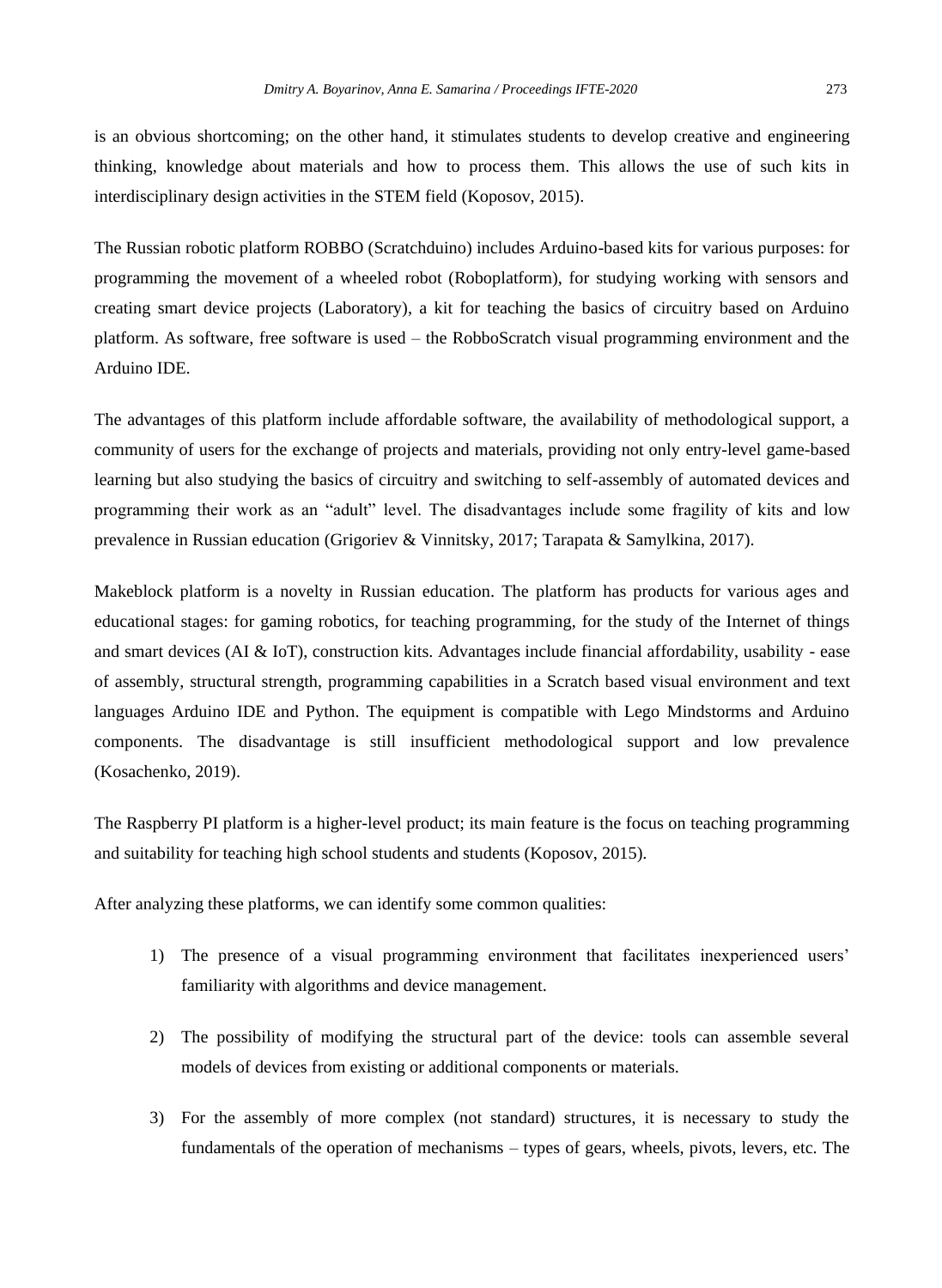methodological support of some platforms includes such content (Lego Mindstorms, Makeblock) (Koposov, 2015; Filippov, 2018).

4) Many platforms have not only PC programs, but also mobile applications for controlling robotic devices (Makeblock, Scratchduino, Lego Mindstorms), which reflects the general trend towards the spread of mobile devices and multiple platforms.

For learning in robotics in educational institutions, the choice of such equipment is preferred, which can be used with students of different ages at different levels of programming and technology.

The educational robotic platform should be used by younger schoolchildren in game-based learning, in middle school age - when learning the basics of programming. High school students should be able to create various technical projects, devices on the basis of the selected equipment, and be able to independently choose and combine both structural and electronic components. In addition, when used in educational institutions, equipment must meet the requirements of strength, stability, and software – accessibility for the corresponding age categories of learners (Gagarina & Gagarin, 2019).

#### **Conclusion**

Organizational and pedagogical conditions for the preparation of students of pedagogical majors in the field of educational robotics, based on the multi-platform principle, allow us to individualize and intensify the learning process of the future teacher of robotics.

The learning process for future teachers of robotics should include the study of various robotic platforms and miscellaneous equipment, the study of various software tools for robotic devices suitable for teaching learners of different ages.

A prerequisite for the organization of teacher education in the field of robotics is the creation of a repository of robotic platforms. Developing the approach of Ioannou and Makridou (2018), we mean the repository as a database that integrates information about all available robotic platforms, their didactic properties and the corresponding pedagogical technologies. In accordance with the developed provisions, it is necessary to develop and test the content of learning robotics to students of pedagogical majors, teaching methods for robotics in basic and supplementary education, which form a set of further tasks related to the evolution of our study.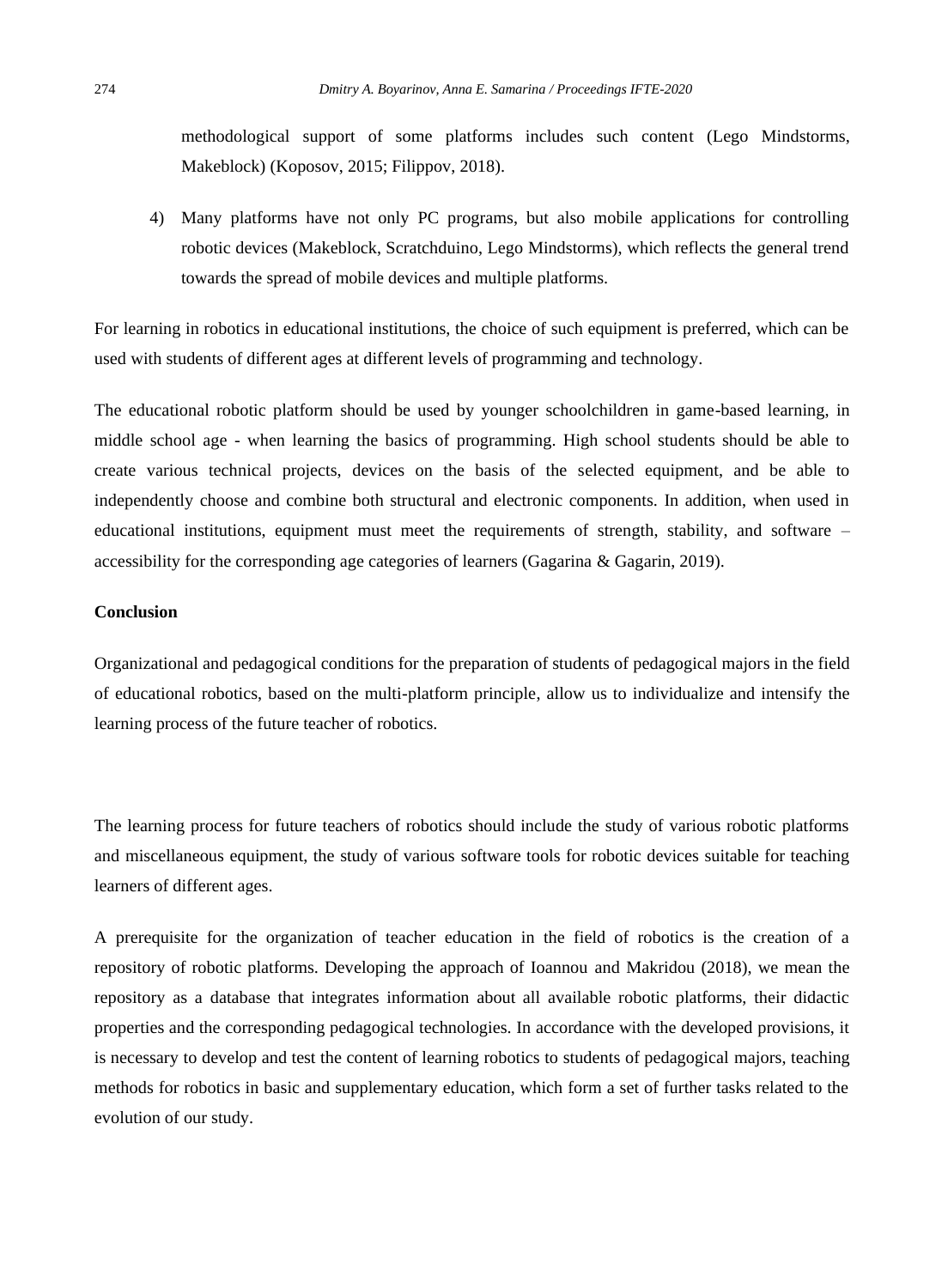#### **References**

- Alkhaldi, T., Pranata, I., & Athauda, R. I. (2016). A review of contemporary virtual and remote laboratory implementations: observations and findings. *Computers & Education, 3*(3), 329-351. https://doi.org/10.1007/s40692-016-0068-z
- Casey, J. E., Gill, P., Pennington, L., & Mireles, S. V. (2018). Lines, roamers, and squares: Oh my! using floor robots to enhance Hispanic students' understanding of programming. *Education and Information Technologies, 23*, 1531-1546.
- Chandrasekaran, S., Stojcevski, A., Littlefair, G., & Joordens, M. (2013). Project-oriented design-based learning: aligning students' views with industry needs. *International journal of engineering education*, *29*(5), 1109-1118.
- Clark-Wilson, A. (2019). Mathematics Education and Technology. In A. Tatnall (Ed.), *Encyclopedia of Education and Information Technologies* [eBook edition]. Springer, Cham. https://doi.org/10.1007/978-3-319-60013-0\_96-1
- Filippov, S. A. (2018). *Robotics lessons. Design. Traffic. Control* (2nd ed.). Moscow: Knowledge Laboratory.
- Gagarina, D. A., & Gagarin, A. S. (2019). *Robotics in Russia: educational landscape. Part 1 & Part 2.* Moscow: NRU HSE.
- Grigoriev, A. T., & Vinnitsky, Ju. A. (2017). Implementation of educational programs in the area of "robotics" in a non-specialized secondary school. *Аkademicheskij vestnik. Vestnik Sankt-Peterburgskoj akademii postdiplomnogo pedagogicheskogo obrazovaniya* [Academic newsletter. Bulletin of the St. Petersburg Academy of post-diploma pedagogical education], *3*[\(37\),](https://elibrary.ru/contents.asp?id=34548315&selid=30634473) 57-61.
- Ioannou, A., & Makridou, E. (2018). Exploring the potentials of educational robotics in the development of computational thinking: A summary of current research and practical proposal for future work. *Education and Information Technologies, 23*, 2531–2544. [https://doi.org/10.1007/s10639-018-](https://doi.org/10.1007/s10639-018-9729-z) [9729-z](https://doi.org/10.1007/s10639-018-9729-z)
- Keane, T. (2019). Robotics in Education. In A. Tatnall (Ed.), *Encyclopedia of Education and Information Technologies* [eBook edition]. Springer, Cham. https://doi.org/10.1007/978-3-319-60013-0\_169-1